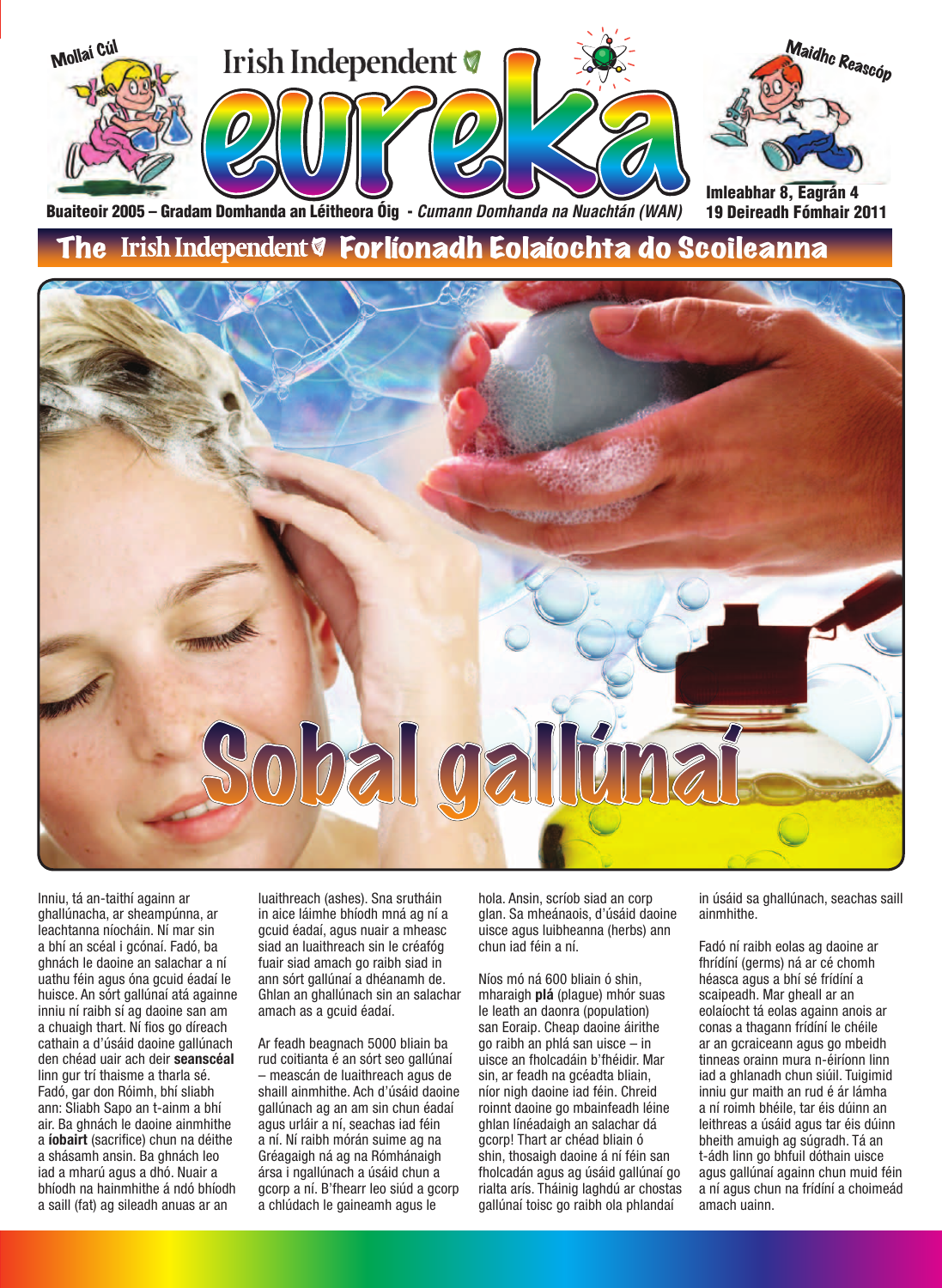

Tá **teannas dromchla** (surface tension) cosúil le sórt craicinn nó scannáin atá ar dhromchla leachta (liquids). Is féidir le rudaí éadroma suí ar an dromchla seo; is féidir le feithidí áirithe siúl air! Laghdóidh leacht níocháin (nó gallúnach) an teannas ar an dromchla, rud a bhrisfidh an 'scannán' nó an 'craiceann' óna chéile. Seo é an fáth a bhfuil gallúnach in úsáid agus sinn ag ní gréithe nó éadaí salacha. Cuirfidh an ghallúnach nó an leacht níocháin cosc ar bhraoiníní an uisce ag greamú le chéile. Mar sin, gluaisfidh an t-uisce go héasca isteach sna háiteanna uile ina mbeidh an salachar.

Is féidir leat teannas an dromchla seo a thástáil duit féin – croith beagáinín talcphúdair nó piobar meilte (ground) ar bhabhla uisce. Anois cuir cúpla braon leacht níocháin nó sobal folctha isteach. Cad a tharla?



# Ciorcail dhaite

Tá sé éasca teannas dromchla a fheiceáil ar uisce. Ach an dtarlóidh an rud céanna le leachtanna eile? Sa chéad ghníomhaíocht eile, feicfidh tú cad a tharlóidh má chuireann tú leacht níocháin isteach i mbainne. Úsáid dath bia in áit piobair.



#### **Bunábhair:**

- Fochupán nó babhla
- Bainne
- Dathanna bia éagsúla
- **Leacht níocháin**
- Braonaire (dropper) nó sop óil (roghnach)

#### **Treoracha:**

- 1. Cuir beagáinín bainne san fhochupán sa chaoi go gclúdóidh sé bun an fhochupáin.
- 2. Cuir cúpla braon de na dathanna bia ar an mbainne. **Breathnaigh** cad a tharlóidh do na braonta daite.
- 3. **Tuar** cad a tharlóidh má chuireann tú leacht níocháin sa bhainne.
- 4. Fáisc amach beagáinín den leacht níocháin ar bharr na ndathanna.

#### 5. **Tuar** cad a tharlóidh.

#### **Dúshlán Breise**

Tástáil teannas dromchla ar leachtanna eile.



### Culombatocht

### Dear agus déan soitheach gallúnaí don fholcadán



In amanna is leacht í gallúnach, ach go minic úsáidimid barra gallúnaí. Ar fhág tú barra gallúnaí in uisce ar feadh tamaill riamh? D'éirigh sí bog báite (soggy), nár éirigh? Seo bealach chun an ghallúnach a choinneáil tirim agus in aice láimhe. Bain triail as soitheach gallúnaí a dhearadh agus a dhéanamh duit féin.

Ar dtús, smaoinigh ar na rudaí a fhanfaidh ar snámh. Cén sórt ábhar a bhíonn iontu? Smaoinigh freisin ar na hábhair eile a theastóidh uait.

#### **Bunábhair Úsáideacha:**

- Tráidirí styrofoam m.sh. tráidirí torthaí
- Tráidirí plaisteacha
- Cipíní solais
- Bataí reoiteoige
- **Sreangán**
- Téip ghreamaitheach uiscedhíonach (waterproof)
- Siosúr
- Greamaire (pliers)
- Sreang (wire)
- Barra gallúnaí

#### **Treoracha:**

- 1. Déan liosta de na hábhair ar fad a theastóidh uait.
- 2. Tarraing plean den soitheach gallúnaí.
- 3. Déan an soitheach.
- 4. Déan tástáil air le cinntiú go bhfanfaidh sé ar snámh. Ná déan dearmad – cuir an barra gallúnaí isteach ar dtús!
- **Pléigh:**

Ar shnámh do shoitheach gallúnaí?

Dá mbeifeá á dhéanamh arís, an athrófá aon rud? Conas a d'fhéadfá an dearadh a fheabhsú?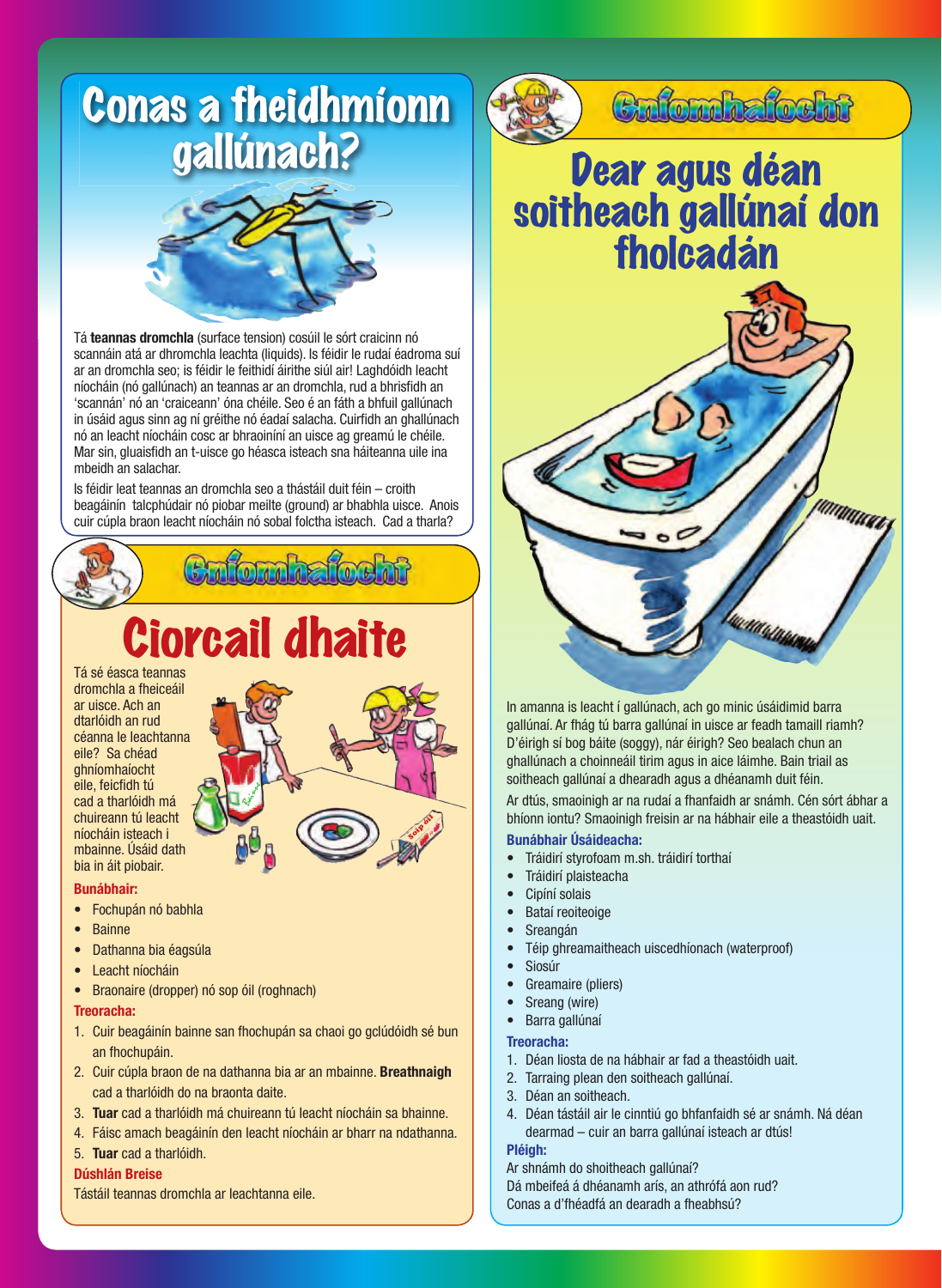

### Cufomhafocht

## Cé acu sobal folctha a chruthóidh na bolgáin is fearr?



Agus sinn ag ní le gallúnach, déanaimid bolgáin nó sobal go hiondúil. Ach cé acu sobal folctha a chruthóidh na bolgáin agus an sobal is fearr? Dear agus déan imscrúdú chun freagra na ceiste seo a fháil.

#### **Bunábhair:**

- 3 nó 4 chineál dhifriúla de shobal folctha nó de leacht níocháin
- 4 choimeádán mhóra m.sh. babhlaí
- Uisce alabhog (warm)
- Taespúnóg

#### **Treoracha:**

- 1. Measc gach sobal folctha difriúil le huisce.
- 2. Corraigh na meascáin le do lámh chun bolgáin a chruthú.
- 3. Bí cinnte go ndéanfaidh tú **tástáil chothrom.** (Leid: Smaoinigh ar an méid uisce agus ar an méid sobail fholctha a chuirfidh tú isteach; smaoinigh ar an méid ama a chaithfidh tú á meascadh agus ar an méid uaire a chorróidh tú an meascán le do lámh).
- 4. **Breathnaigh** cad a tharlóidh agus **taifead** na torthaí.

#### **Smaoinigh air seo:**

Conas a shocróidh tú cé acu na bolgáin is fearr? An iad na bolgáin is mó a

## Arbh eol duit?

Beidh Cath na gCnó Capaill ar siúl ar an 30ú Deireadh Fómhair in Achadh Úr i gCo. Chill Chainnigh. Tá 52 crann cnó capaill thart timpeall ar fhaiche an bhaile. Is anseo a bheidh Craobhchomórtais Cluiche Cnó Capaill na hÉireann ar siúl. B'fhéidir go nglacfá féin páirt ann agus gur thusa an 11ú Curadh!

Tá imní ar eolaithe faoi roinnt de na galair atá ag dul i bhfeidhm ar (affecting) crainn chnó capaill ar fud na hEorpa. Tá dath donn ag teacht ar na duilleoga go han-luath agus bíonn na cnónna capaill i bhfad níos lú ná mar is gnáth. Tá súil againn nach rachaidh na galair seo i bhfeidhm ar chrainn chnó capaill na hÉireann.



Tá cáil ar Lochlannaigh mar ghaiscígh (warriors) móra a chloígh (conquered) áiteanna éagsúla ar fud na hEorpa. Ba thaistealaithe iad agus ba thrádálaithe rathúla (successful) eachtrúla (adventurous) iad freisin. B'fhilí éirimiúla iad agus ba shaoir loinge oilte iad. Ba mhairnéalaigh den scoth iad.

Nuair a bhí siad ag dul chuig féilte agus chuig Fleánna, chaith siad na héadaí ba dheise a bhí acu. Agus, go bhfios dúinn, nigh siad iad féin, ach níor cheannaigh siad an ghallúnach ná an ghlóthach (gel) chithfholctha i siopa a bhí in aice leo – rinne siad an ghallúnach iad féin! Ceapann roinnt daoine go mb'fhéidir gur úsáid siad cnónna capaill chun gallúnach a dhéanamh. Is iad na cnónna capaill na síolta atá ag fás ar chrann cnó capaill. Ba cheart go mbeadh a lán cnónna capaill ar an talamh faoi láthair. Bain triail as gallúnach Lochlannach a dhéanamh tú féin. **AIRE:** Ná hith cnónna capaill. Nigh do chuid lámh tar éis bheith ag obair leo.

#### **Bunábhair:**

- Cnónna capaill scafa (peeled)
- Scian chun na cnónna a ghearradh (Iarr ar dhuine fásta é seo a dhéanamh duit)
- Babhla agus uirlis chun na cnónna capaill a bhrú (bheadh brúiteoir prátaí oiriúnach)
- Uisce

#### **Treoracha:**

- 1. Scamh agus brúigh na cnónna.
- 2. Cuir beagán uisce leo agus corraigh aid.
- 4. Fáisc amach an t-uisce breise.
- 5. Brúigh an meascán le chéile agus déan cruth barra gallúnaí as.
- 6. Fág é le triomú.

#### **Dúshlán breise:**

Conas a dhéanfá tástáil le fáil amach cé acu is fearr – gallúnach an tsiopa nó gallúnach na gcnónna capaill? Leid: Ar an gcéad dul síos, cad go díreach atá i gceist agat le 'is fearr'? An í an ghallúnach a dhéanfaidh an méid is mó bolgán? Nó an í an ghallúnach is tapúla a ghlanfaidh smál (stain)? Bí cinnte go ndéanfaidh tú tástáil chothrom.

| 24 M L                                                                                                                                                                                                                                                          |                            |  |
|-----------------------------------------------------------------------------------------------------------------------------------------------------------------------------------------------------------------------------------------------------------------|----------------------------|--|
| $\cdot$ 9<br><b>MIAU<sub>T</sub></b><br>.c<br><b>10. UISCE</b><br>LOCHLANNAIGH<br>3.<br>09A <sub>2</sub><br><b>CHILL CHAINMIGH</b><br><b>AJHOMORO SANNAST</b><br>-7<br><b>TIIAS</b><br><b>JIAZA</b><br><b>LUAITHREACH</b><br>٠.<br><b>Irasha</b><br><b>SOIS</b> | $\cdot 6$<br>$\cdot$<br>٠þ |  |
| .8<br><b>AIFRIC</b>                                                                                                                                                                                                                                             |                            |  |

Freagraí ar an